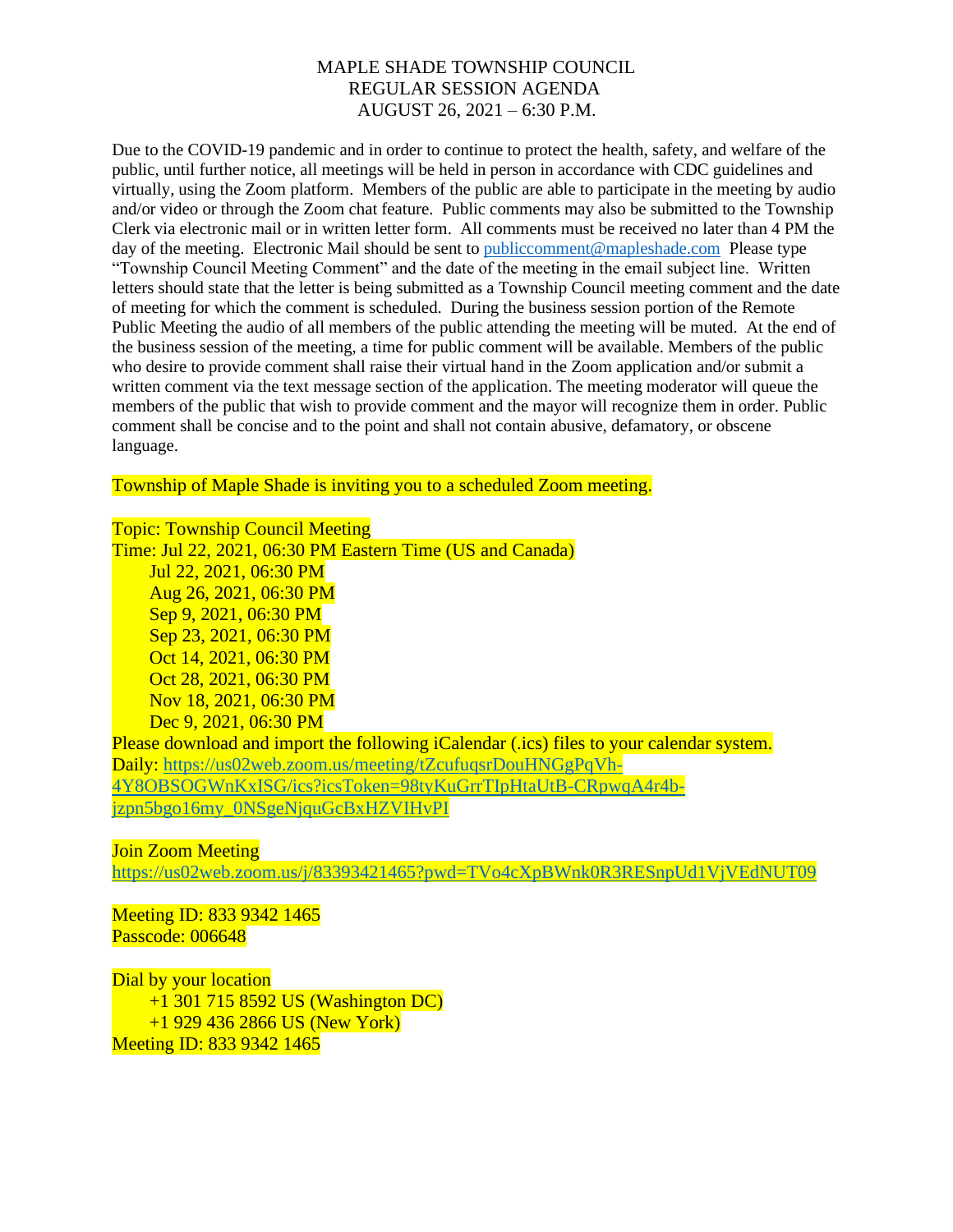## **CALL TO ORDER**:

### **PLEDGE OF ALLEGIANCE**:

**PUBLIC NOTICE** of this meeting, pursuant to the Open Public Meetings Act, has been given by the Township Council in the following manner:

Notifying the Township Clerk December 15, 2020. Mailing Notice to the Courier Post, The Central Record and Burlington County Times on December 15, 2020. Posting Notice on the Official Municipal Bulletin Board on December 15, 2020.

#### **ROLL CALL**

**Resolution No. 2021-R-125** Resolution to Meet in Executive Session for the following:

1. Personnel

2. Attorney Client / Potential Litigation – Maple Shade Fire Department

Motion to Close: Second: All in Favor:

Formal action may be taken upon conclusion of Closed Session.

Mayor of the Township Council then declares the meeting closed and directs that the tape be shut off. At conclusion of closed portion, Mayor of Township Council calls for a motion to reopen the meeting and turn the tape on.

Motion to Open: Second: All in Favor:

#### **OPEN BOARD OF HEALTH MEETING**

| Reports                     |         |               |
|-----------------------------|---------|---------------|
| <b>Public Participation</b> |         |               |
| Motion to Close:            | Second: | All in Favor: |
| Motion to Adjourn:          | Second: | All in Favor: |

#### **ORDINANCES – SECOND READING AND PUBLIC HEARING**

**Ordinance No. 2021-09** An Ordinance of the Township of Maple Shade, in the County of Burlington, New Jersey, Providing for Various Capital Improvements and other Related Expenses in and for the Township of Maple Shade and Appropriating \$2,310,000. Therefore, and Providing for the Issuance of \$1,980,400.00 in Bonds or Notes of the Township of Maple Shade to Finance the Same

Open to Public Motion to Close: Second: Comments: All in Favor: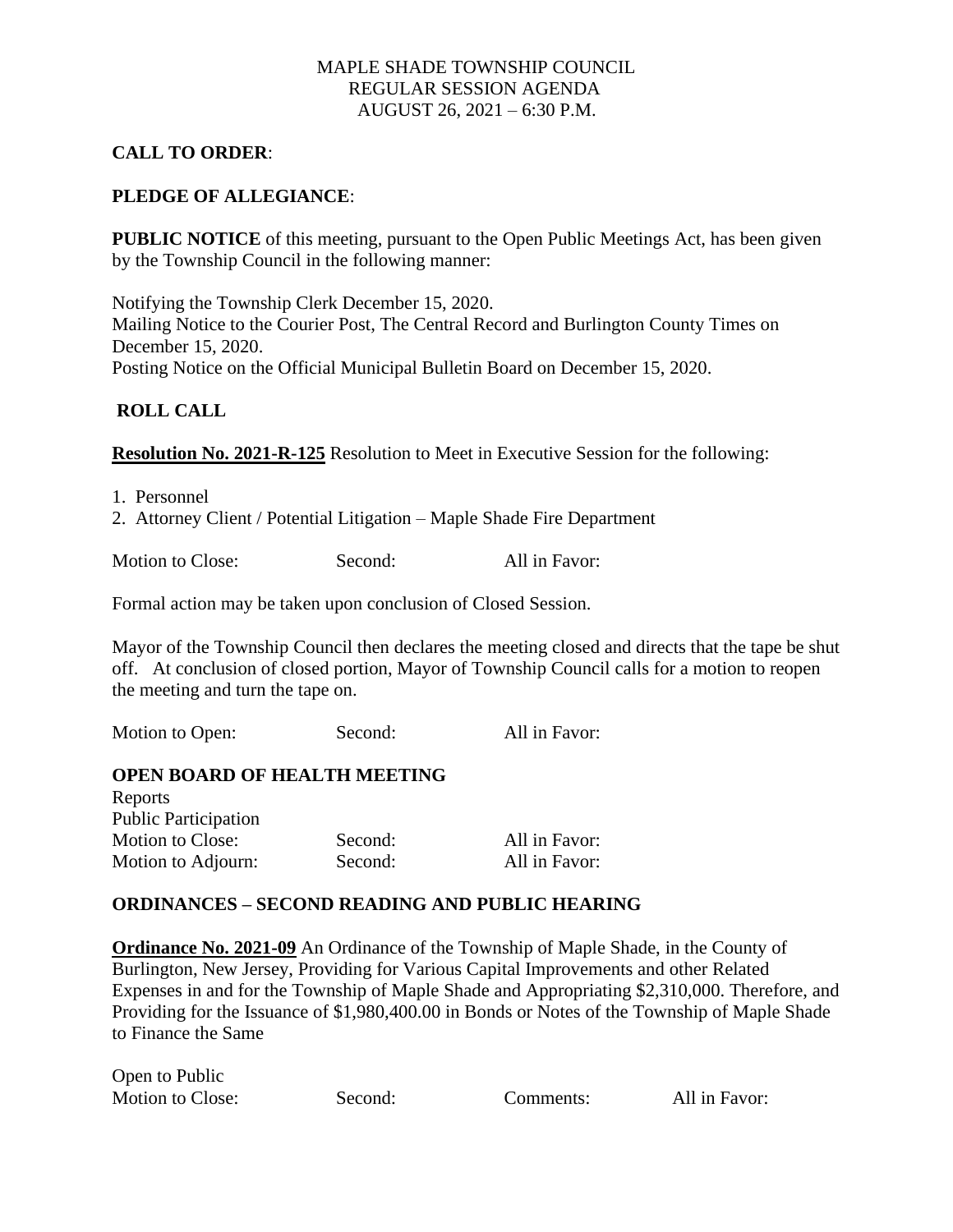| Motion to Adopt:<br>Second: | Comments: | Roll Call: |
|-----------------------------|-----------|------------|
|-----------------------------|-----------|------------|

**Ordinance No. 2021-10** An Ordinance of the Township of Maple Shade, in the County of Burlington, New Jersey, Providing for Various Utility Improvements and other Related Expenses in and for the Township of Maple Shade and Appropriating \$2,090,000.00. Therefore, and Providing for the Issuance of \$1,990,000.00 in Bonds or Notes of the Township of Maple Shade to Finance the Same

| Open to Public   |         |           |               |
|------------------|---------|-----------|---------------|
| Motion to Close: | Second: | Comments: | All in Favor: |
| Motion to Adopt: | Second: | Comments: | Roll Call:    |

**Ordinance No. 2021-11** An Ordinance of the Township of Maple Shade, in the County of Burlington, New Jersey, Appropriating \$966,928.10 in American Rescue Plan Funds to Various Sanitary Sewer and Water System Improvements in and for the Township

| Open to Public   |         |           |               |
|------------------|---------|-----------|---------------|
| Motion to Close: | Second: | Comments: | All in Favor: |
| Motion to Adopt: | Second: | Comments: | Roll Call:    |

**Ordinance No. 2021-12** An Ordinance of the Township of Maple Shade, County of Burlington, State of New Jersey Designating and Officially Creating a Volunteer Township Fire Department and Amending Township Code Chapters 4 and 6

| Open to Public   |         |           |               |
|------------------|---------|-----------|---------------|
| Motion to Close: | Second: | Comments: | All in Favor: |
| Motion to Adopt: | Second: | Comments: | Roll Call:    |

## **PUBLIC PORTION (for Consent Agenda Items)**

Motion to Close: Second: All in Favor:

#### **CONSENT AGENDA**

 $\sum_{i=1}^{n}$ 

**Resolution No. 2021-R-126** Resolution Approving and Authorizing Lien on Real Property for Property Maintenance Work Performed by the Township of Maple Shade, 550 Buttonwood Avenue, Block 142, Lot 4

**Resolution No. 2021-R-127** Authorize Temporary Street Closure for East Park Avenue from Pine to Stiles Avenues on September 4, 2021 (Raindate: September 5<sup>th</sup>) 12 noon to 9 pm for Block Party

**Resolution No. 2021-R-128** Governing Body Certification of the 2020 Annual Audit

**Resolution No. 2021-R-129** Resolution Requesting Approval of Items of Revenue and Appropriation – N.J.S.A. 40A:4-87- Drive Sober or Get Pulled Over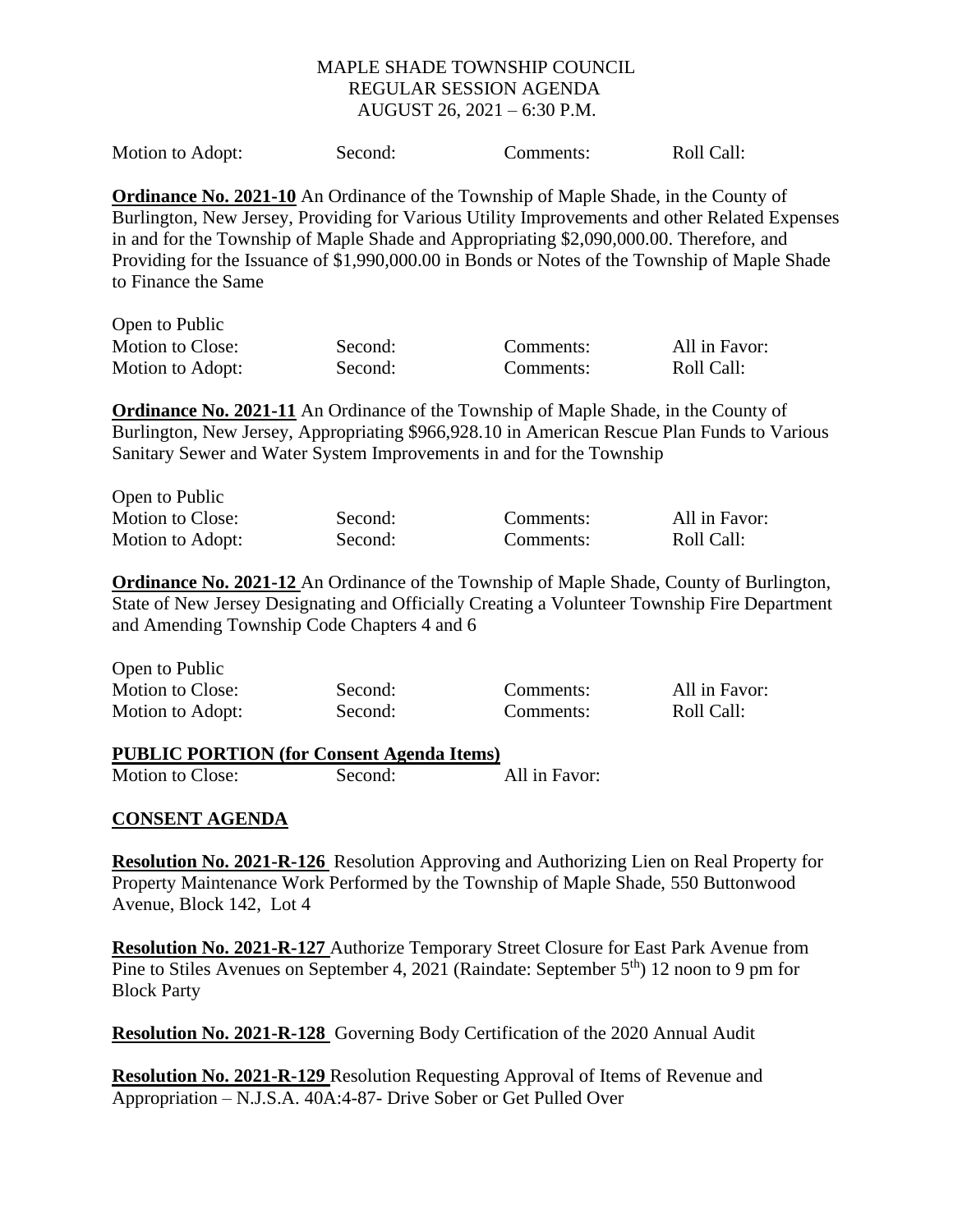**Resolution No. 2021-R-130** Resolution Authorizing the Establishment of a Change Fund for the Recreation Department

**Resolution No. 2021-R-131** Authorize 2021-2022 Shared Service Agreement for SLEO

**Resolution No. 2021-R-132** Resolution to Declare Block 152, Lot 18 as Tax Exempt and to Cancel and Refund Taxes from July 26, 2021 through December 31, 2021

**Resolution No 2021-R-133** Amend Contract with Booth Mechanical for 2020 Sanitary Manhole Rehabilitation Project and Approve Final Change Order as a Decrease of \$4,000.00

**Resolution No. 2021-R-134** First Amendment to School Resource Officer Agreement for School Years 2020-2022

| Motion to Approve:                   | Second: | Comments: | Roll Call: |
|--------------------------------------|---------|-----------|------------|
| <b>APPROVAL OF EXPENDITURE LIST</b>  |         |           |            |
| Motion to Approve:                   | Second: | Comments: | Roll Call: |
| <b>APPROVAL OF 2021 JULY MINUTES</b> |         |           |            |
| Motion to Approve:                   | Second: | Comments: | Roll Call: |

# **STAFF AND PROFESSIONAL COMMENTS**

## **OLD BUSINESS**

- 1. Operations 2. Police Report
- 3. Engineer Report
- 4. Site Plan
- 5. Advisory Board

## **NEW BUSINESS**

## **PUBLIC PORTION**

Motion to Close: Second: All in Favor:

**Resolution No. 2021-R-134 (if needed)** Resolution to Meet in Executive Session for the following:

1. Litigation/Negotiation/Attorney Client Privilege

Motion to Close: Second: All in Favor:

Formal action may be taken upon conclusion of Closed Session.